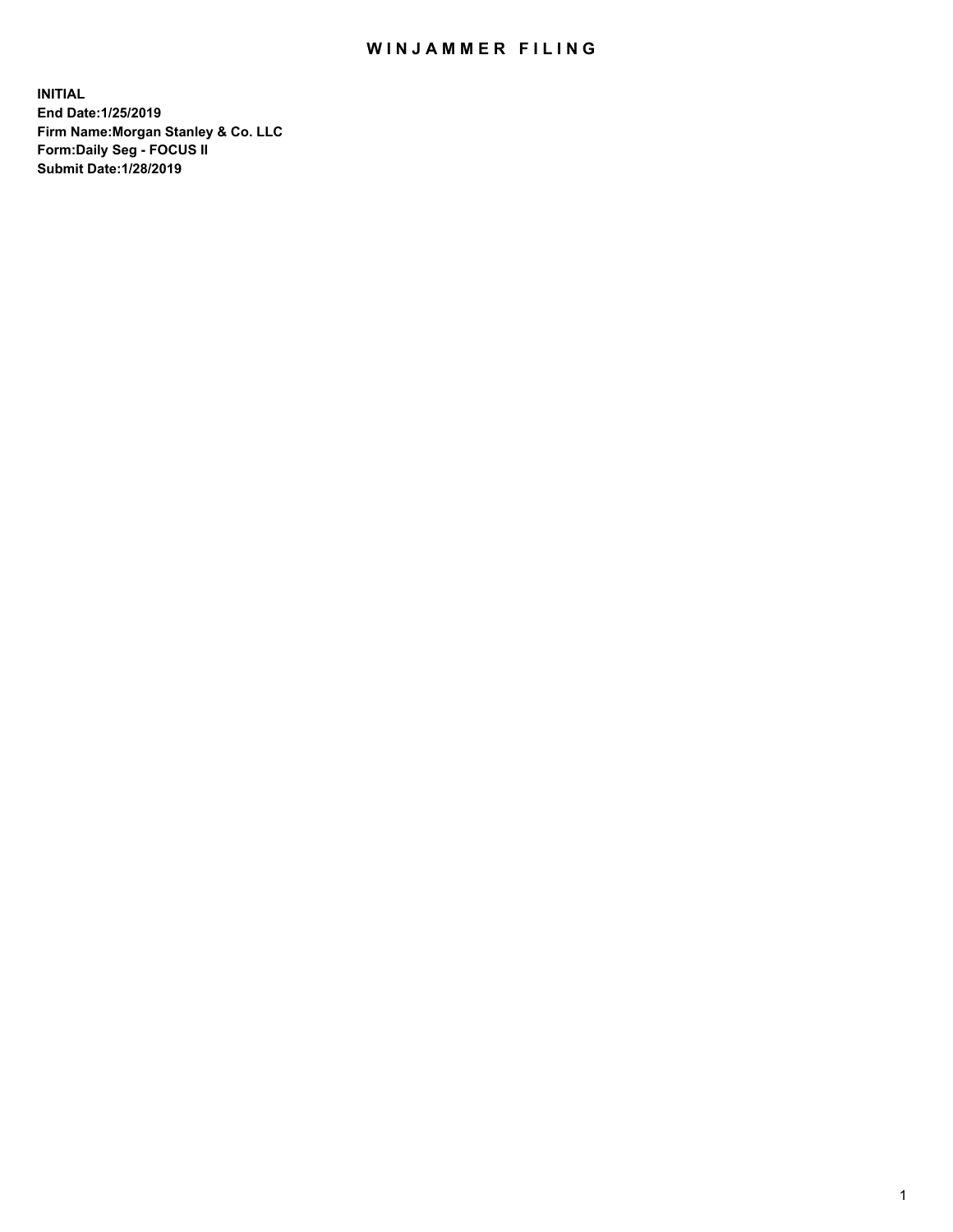**INITIAL End Date:1/25/2019 Firm Name:Morgan Stanley & Co. LLC Form:Daily Seg - FOCUS II Submit Date:1/28/2019 Daily Segregation - Cover Page**

| Name of Company                                                                                                                                                                                                                                                                                                                | Morgan Stanley & Co. LLC                  |
|--------------------------------------------------------------------------------------------------------------------------------------------------------------------------------------------------------------------------------------------------------------------------------------------------------------------------------|-------------------------------------------|
| <b>Contact Name</b>                                                                                                                                                                                                                                                                                                            | <b>Ikram Shah</b>                         |
| <b>Contact Phone Number</b>                                                                                                                                                                                                                                                                                                    | 212-276-0963                              |
| <b>Contact Email Address</b>                                                                                                                                                                                                                                                                                                   | Ikram.shah@morganstanley.com              |
| FCM's Customer Segregated Funds Residual Interest Target (choose one):<br>a. Minimum dollar amount: ; or<br>b. Minimum percentage of customer segregated funds required:% ; or<br>c. Dollar amount range between: and; or                                                                                                      | 280,000,000<br><u>0</u><br><u>00</u>      |
| d. Percentage range of customer segregated funds required between:% and%.<br>FCM's Customer Secured Amount Funds Residual Interest Target (choose one):<br>a. Minimum dollar amount: ; or                                                                                                                                      | 0 <sub>0</sub><br>140,000,000             |
| b. Minimum percentage of customer secured funds required:% ; or<br>c. Dollar amount range between: and; or<br>d. Percentage range of customer secured funds required between:% and%.                                                                                                                                           | <u>0</u><br>0 <sub>0</sub><br>00          |
| FCM's Cleared Swaps Customer Collateral Residual Interest Target (choose one):<br>a. Minimum dollar amount: ; or<br>b. Minimum percentage of cleared swaps customer collateral required:% ; or<br>c. Dollar amount range between: and; or<br>d. Percentage range of cleared swaps customer collateral required between:% and%. | 92,000,000<br><u>0</u><br><u>00</u><br>00 |

Attach supporting documents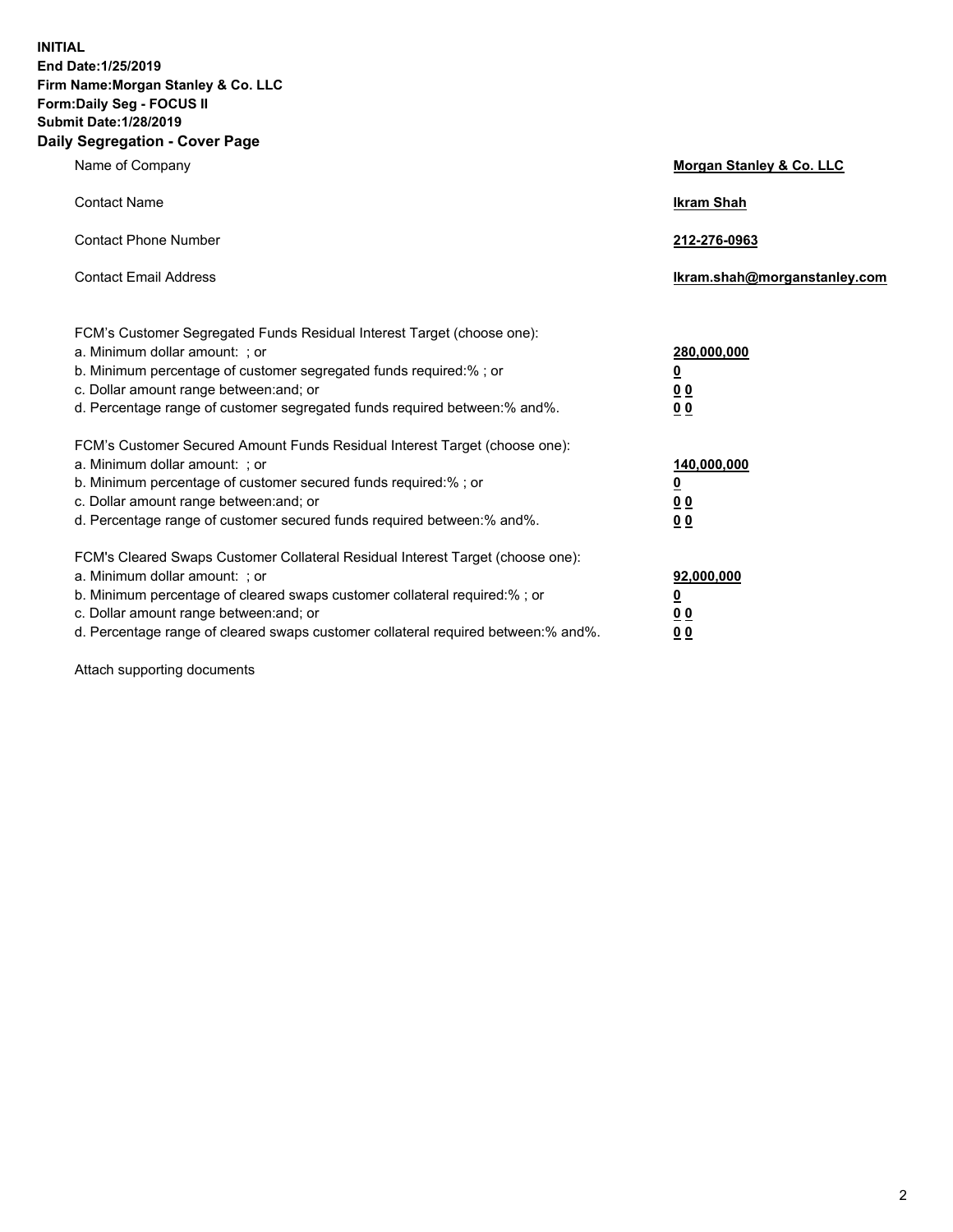## **INITIAL End Date:1/25/2019 Firm Name:Morgan Stanley & Co. LLC Form:Daily Seg - FOCUS II Submit Date:1/28/2019 Daily Segregation - Secured Amounts** Foreign Futures and Foreign Options Secured Amounts Amount required to be set aside pursuant to law, rule or regulation of a foreign government or a rule of a self-regulatory organization authorized thereunder 1. Net ledger balance - Foreign Futures and Foreign Option Trading - All Customers A. Cash **3,322,309,138** [7315] B. Securities (at market) **2,085,594,036** [7317] 2. Net unrealized profit (loss) in open futures contracts traded on a foreign board of trade **-248,581,131** [7325] 3. Exchange traded options a. Market value of open option contracts purchased on a foreign board of trade **5,437,456** [7335] b. Market value of open contracts granted (sold) on a foreign board of trade **-6,287,376** [7337] 4. Net equity (deficit) (add lines 1. 2. and 3.) **5,158,472,123** [7345] 5. Account liquidating to a deficit and account with a debit balances - gross amount **74,430,372** [7351] Less: amount offset by customer owned securities **-73,045,762** [7352] **1,384,610** 6. Amount required to be set aside as the secured amount - Net Liquidating Equity Method (add lines 4 and 5) 7. Greater of amount required to be set aside pursuant to foreign jurisdiction (above) or line 6. FUNDS DEPOSITED IN SEPARATE REGULATION 30.7 ACCOUNTS 1. Cash in banks A. Banks located in the United States **373,203,532** [7500] B. Other banks qualified under Regulation 30.7 **880,459,347** [7520] **1,253,662,879** 2. Securities A. In safekeeping with banks located in the United States **128,320,248** [7540] B. In safekeeping with other banks qualified under Regulation 30.7 **0** [7560] **128,320,248** [7570] 3. Equities with registered futures commission merchants A. Cash **6,406,544** [7580] B. Securities **0** [7590] C. Unrealized gain (loss) on open futures contracts **123,602** [7600] D. Value of long option contracts **0** [7610] E. Value of short option contracts **0** [7615] **6,530,146** [7620] 4. Amounts held by clearing organizations of foreign boards of trade A. Cash **0** [7640] B. Securities **0** [7650]

- C. Amount due to (from) clearing organization daily variation **0** [7660]
- D. Value of long option contracts **0** [7670]
- E. Value of short option contracts **0** [7675] **0** [7680]
- 5. Amounts held by members of foreign boards of trade
	-
	-
	- C. Unrealized gain (loss) on open futures contracts **-248,704,734** [7720]
	- D. Value of long option contracts **5,437,456** [7730]
	- E. Value of short option contracts **-6,287,376** [7735] **3,963,381,309**
- 6. Amounts with other depositories designated by a foreign board of trade **0** [7760]
- 7. Segregated funds on hand **0** [7765]
- 8. Total funds in separate section 30.7 accounts **5,351,894,582** [7770]
- 9. Excess (deficiency) Set Aside for Secured Amount (subtract line 7 Secured Statement Page 1 from Line 8)
- 10. Management Target Amount for Excess funds in separate section 30.7 accounts **140,000,000** [7780]
- 11. Excess (deficiency) funds in separate 30.7 accounts over (under) Management Target **52,037,849** [7785]

**0** [7305]

[7354] **5,159,856,733** [7355]

**5,159,856,733** [7360]

[7530]

 A. Cash **2,255,662,173** [7700] B. Securities **1,957,273,790** [7710] [7740] **192,037,849** [7380]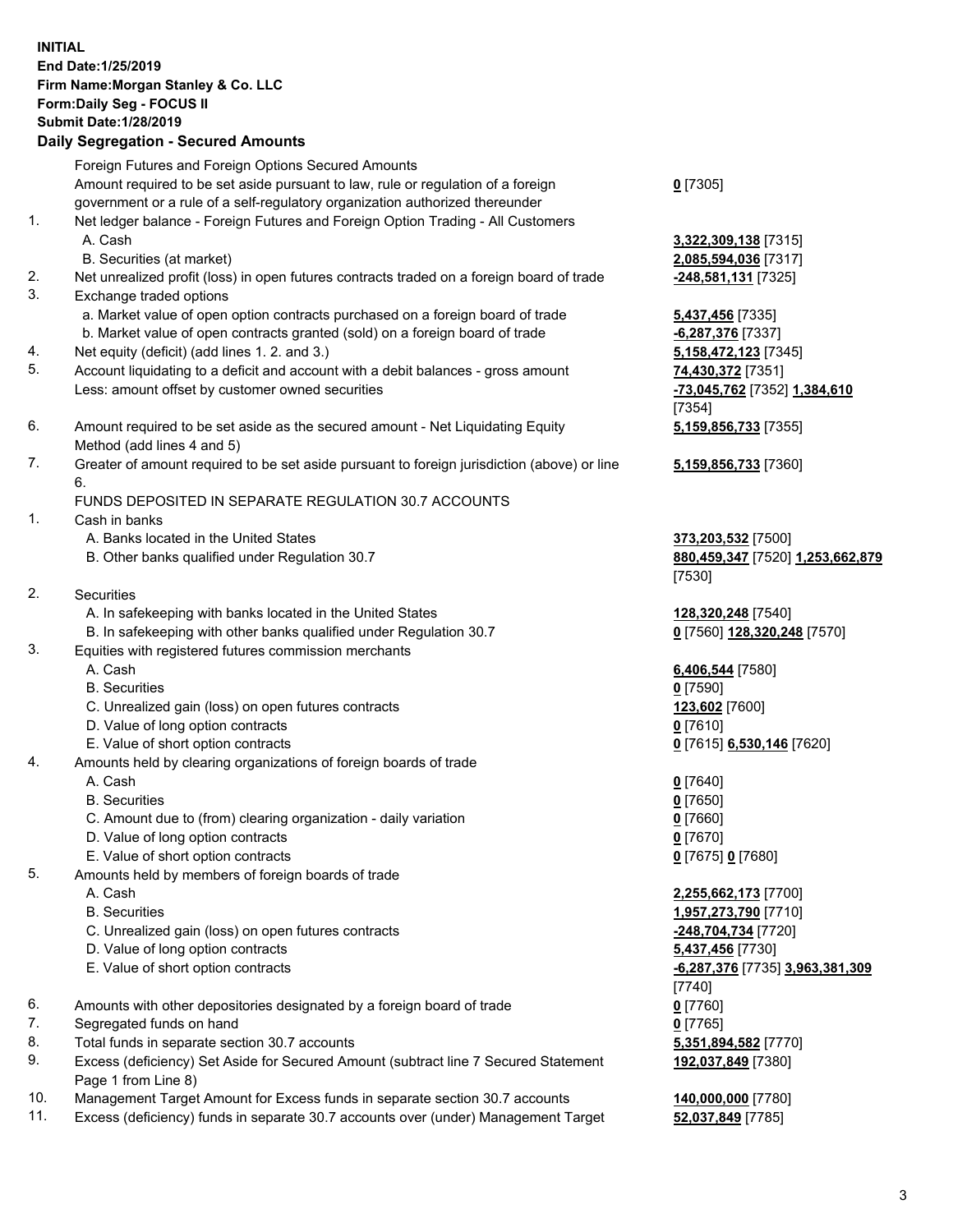**INITIAL End Date:1/25/2019 Firm Name:Morgan Stanley & Co. LLC Form:Daily Seg - FOCUS II Submit Date:1/28/2019 Daily Segregation - Segregation Statement** SEGREGATION REQUIREMENTS(Section 4d(2) of the CEAct) 1. Net ledger balance A. Cash **7,280,557,996** [7010] B. Securities (at market) **6,349,774,313** [7020] 2. Net unrealized profit (loss) in open futures contracts traded on a contract market **3,384,617,233** [7030] 3. Exchange traded options A. Add market value of open option contracts purchased on a contract market **286,804,207** [7032] B. Deduct market value of open option contracts granted (sold) on a contract market **-298,548,850** [7033] 4. Net equity (deficit) (add lines 1, 2 and 3) **17,003,204,899** [7040] 5. Accounts liquidating to a deficit and accounts with debit balances - gross amount **427,697,718** [7045] Less: amount offset by customer securities **-426,338,288** [7047] **1,359,430** [7050] 6. Amount required to be segregated (add lines 4 and 5) **17,004,564,329** [7060] FUNDS IN SEGREGATED ACCOUNTS 7. Deposited in segregated funds bank accounts A. Cash **4,660,716,924** [7070] B. Securities representing investments of customers' funds (at market) **0** [7080] C. Securities held for particular customers or option customers in lieu of cash (at market) **636,716,586** [7090] 8. Margins on deposit with derivatives clearing organizations of contract markets A. Cash **6,399,307,534** [7100] B. Securities representing investments of customers' funds (at market) **0** [7110] C. Securities held for particular customers or option customers in lieu of cash (at market) **5,713,057,727** [7120] 9. Net settlement from (to) derivatives clearing organizations of contract markets **-70,365,085** [7130] 10. Exchange traded options A. Value of open long option contracts **286,804,207** [7132] B. Value of open short option contracts **-298,548,850** [7133] 11. Net equities with other FCMs A. Net liquidating equity **8,324,084** [7140] B. Securities representing investments of customers' funds (at market) **0** [7160] C. Securities held for particular customers or option customers in lieu of cash (at market) **0** [7170] 12. Segregated funds on hand **0** [7150] 13. Total amount in segregation (add lines 7 through 12) **17,336,013,127** [7180] 14. Excess (deficiency) funds in segregation (subtract line 6 from line 13) **331,448,798** [7190]

- 15. Management Target Amount for Excess funds in segregation **280,000,000** [7194]
- 16. Excess (deficiency) funds in segregation over (under) Management Target Amount Excess

**51,448,798** [7198]